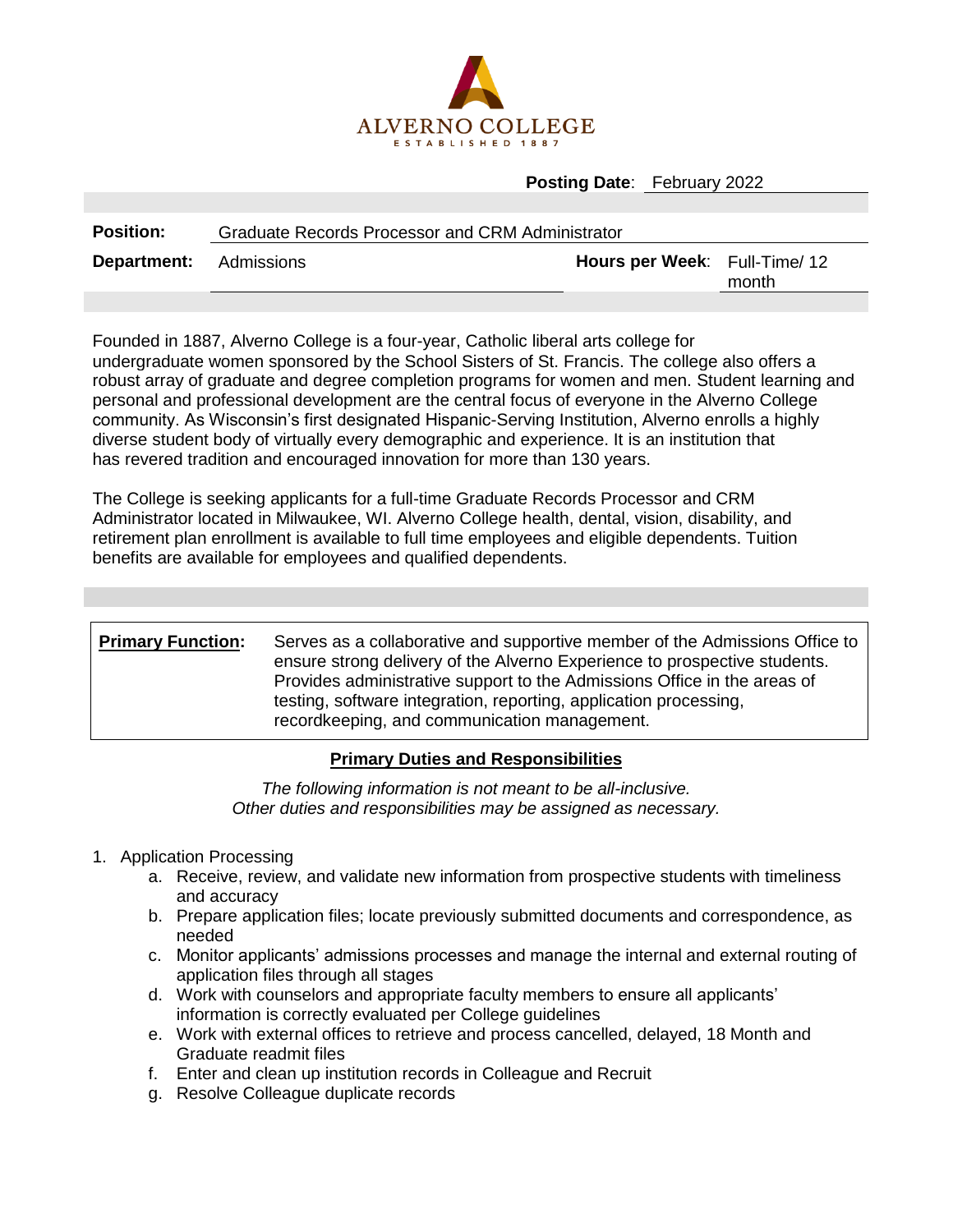

- 2. Record Management and Reporting
	- a. Accurately enter information and credentials into database records including, but not limited to, new inquiry forms, applications, high school and college transcripts, and exam score reports (Praxis, ACT, SAT, etc.)
	- b. Organize and maintain digital files and database records accounting for all application materials, transcripts, and other correspondence. Organize and maintain physical files for all confirmed students. Transfer files to archives as appropriate.
	- c. Maintain the online application system by downloading applications promptly and ensuring applications are in the correct category
	- d. Process routine and occasional reports and conduct auditing as necessary. Compile data for ad hoc reports for Admissions and other campus office requests
	- e. Compile weekly funnel report data and supporting data
- 3. Data Integration and Testing
	- a. Conduct periodic testing of data flow from the web front end into Recruit and through the ERP to Colleague. On an ongoing basis, ensure that data is accurately recorded.
	- b. Analyze and organize test results clearly in email or Word document
	- c. Communicate timely findings and suggestions via email or phone with CRM and Operations Specialist and IT colleagues to resolve Tracking Database Items and Ellucian Help Desk Tickets
	- d. Interact and lead discussions/demonstrations regarding Recruit and Colleague best practices during Operations Team and GAT meetings.
	- e. Problem solve issues regarding Sending to ERP and resolve any Colleague CAIE validation and import errors to complete the integration process
	- f. Create/Manage Advanced Finds and Dashboards for improved data tracking and any required data cleanup projects
- 4. Communications Management
	- a. Process and send appropriate correspondence to prospective students in a timely fashion throughout the application process
	- b. Work with appropriate staff to ensure correspondence coding and templates are updated as necessary
	- c. Provide administrative support including, but not limited to: general clerical duties, photocopying, faxing, scanning, and collating and assembly of materials
	- d. Effectively communicate with colleagues outside Admissions whether in-person, over video conferencing apps, via phone, or email conversation to complete projects and customer service requests successfully and efficiently
	- e. Complete all projects in a timely manner and communicate progress and work to stakeholders in the projects
	- f. Compile detailed procedures for new processes to be used for training purposes.
- 5. Provide additional support including, but not limited to:
	- a. As one of the back-ups to the Operations Coordinator, ensure all visitors are greeted and respond to incoming telephone calls and other contacts appropriately
	- b. Participate in department meetings, committees, and official College functions when appropriate
	- c. Perform other tasks as necessary to support the mission of the College